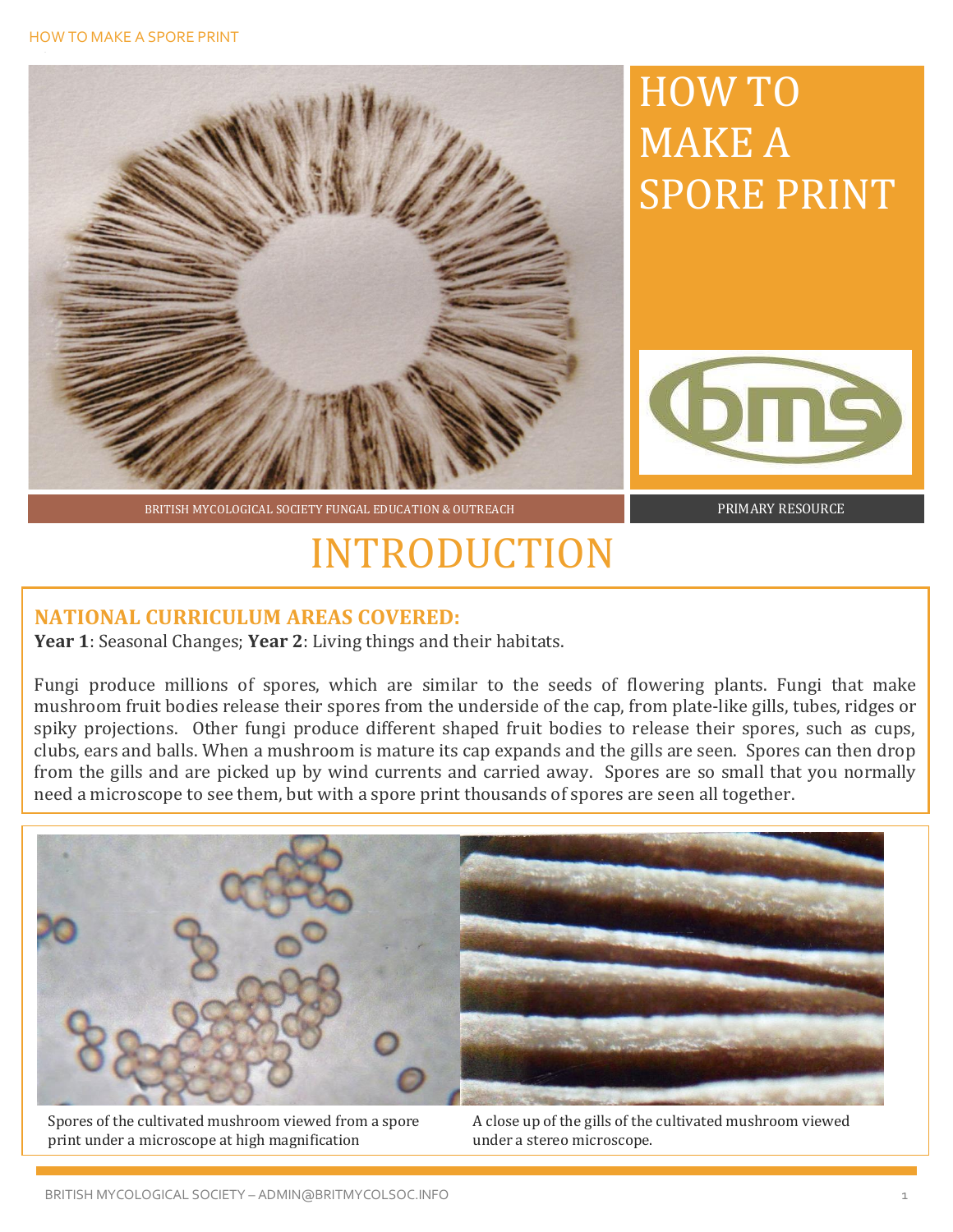# HOW TO MAKE A SPORE PRINT



MATERIALS NEEDED PER CHILD A MUSHROOM A PIECE OF WHITE/BLACK CARD A BOWL TO COVER THE MUSHROOM CAP HAIR SPRAY (OPTIONAL)



### METHOD

- 1. Gently place your mushroom cap, face down on the piece of card. There is no need to press it down.
- 2. Cover the mushroom with a bowl (to stop it drying out and to reduce air currents that might spoil your print by blowing the tiny spores around).
- 3. Leave everything where it is for at least 2 hours (if freshly picked) or longer (overnight if shop brought).
- 4. Carefully remove the bowl and the mushroom cap. You should see a pattern on the card that matches the pattern of gills on the mushroom!
- 5. You have successfully made a spore print. To prevent smudging, 'fix' your spore print with hair spray.